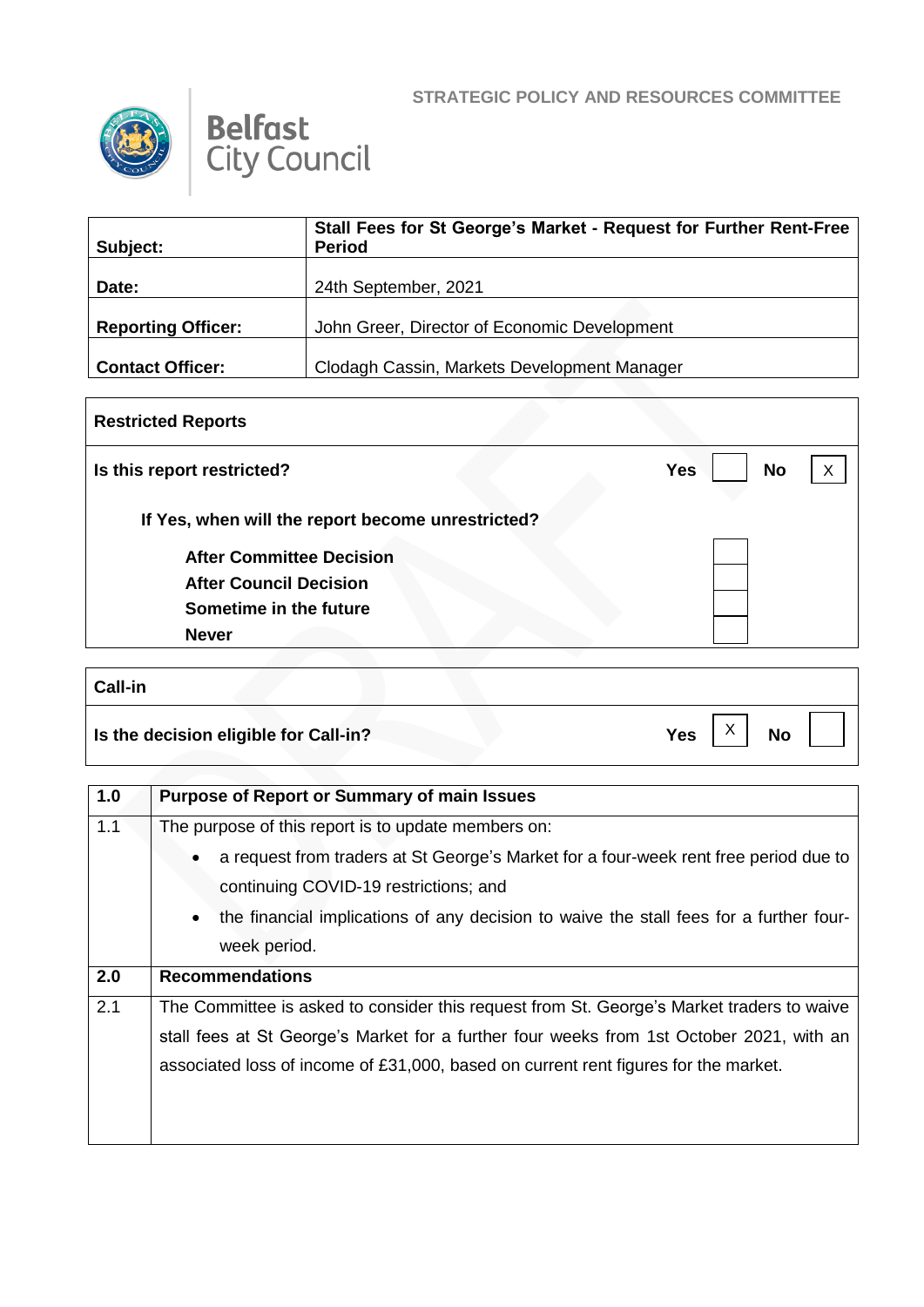| 3.0 | <b>Main Report</b>                                                                              |
|-----|-------------------------------------------------------------------------------------------------|
| 3.1 | Members will be aware that St George's Market was closed to the public due to COVID-19          |
|     | on a number of occasions over the last eighteen months; most recently between December          |
|     | 2020 and April 2021.                                                                            |
|     |                                                                                                 |
| 3.2 | Taking account of the difficulties faced by the traders during the previous periods of lockdown |
|     | and subsequent limited re-opening, the Council agreed a rent-free period for St George's        |
|     | Market traders from July 2020 to December 2020. This resulted in a loss of income of £233k      |
|     | to the Council. Members also agreed a further 12-week rent-free period from the end of          |
|     | December 2020. As the market went into lockdown following this decision, this rent-free         |
|     | period commenced when the market re-opened on 19 April 2021. This meant that the traders        |
|     | at St George's Market did not pay daily rent for their pitches until 9 July 2021. This 12-week  |
|     | rent-free period has meant a further loss of income to the Council of £143k.                    |
|     |                                                                                                 |
| 3.3 | Following the July 2021 re-opening, the capacity in the market was limited in order to comply   |
|     | with the Northern Ireland Executive's social distancing requirements for retail premises. This  |
|     | meant that no more than 350 visitors at a time could access the market. Staff had to manage     |
|     | the capacity by putting in place queuing arrangements and actively managing the social          |
|     | distancing requirements within the market. As a result, visitor numbers were around 40% of      |
|     | pre-COVID-19 figures. Given the reduction in capacity, the traders at St George's Market        |
|     | expressed a concern about their ability to generate income. As a result, they made a request    |
|     | for the Council to consider a further rent-free period of four weeks. In the interim, traders   |
|     | have been paying rent on their stalls in line with the existing fee rates.                      |
|     |                                                                                                 |
| 3.4 | Since the initial request was made by the traders, Government guidance on social distancing     |
|     | has changed. This means that the current capacity in the market building at any one time        |
|     | has increased from 350 to 550 visitors. Since this expanded capacity has been in operation,     |
|     | footfall numbers in the market have increased. However, like all retail outlets, some           |
|     | restrictions remain both in market capacity and also in our ability to offer the full "market   |
|     | experience" in terms of live music performances and other animation.<br>As further              |
|     | announcements are made by the Northern Ireland Executive, we will keep these                    |
|     | arrangements under review, and will continue to take advice from the Council's Corporate        |
|     | Health and Safety Unit in terms of implementation and management.                               |
|     |                                                                                                 |
| 3.5 | Members will be aware that, prior to lockdown, work had been undertaken on a development        |
|     | and investment plan for St George's Market. One of the driving factors behind this plan was     |
|     |                                                                                                 |